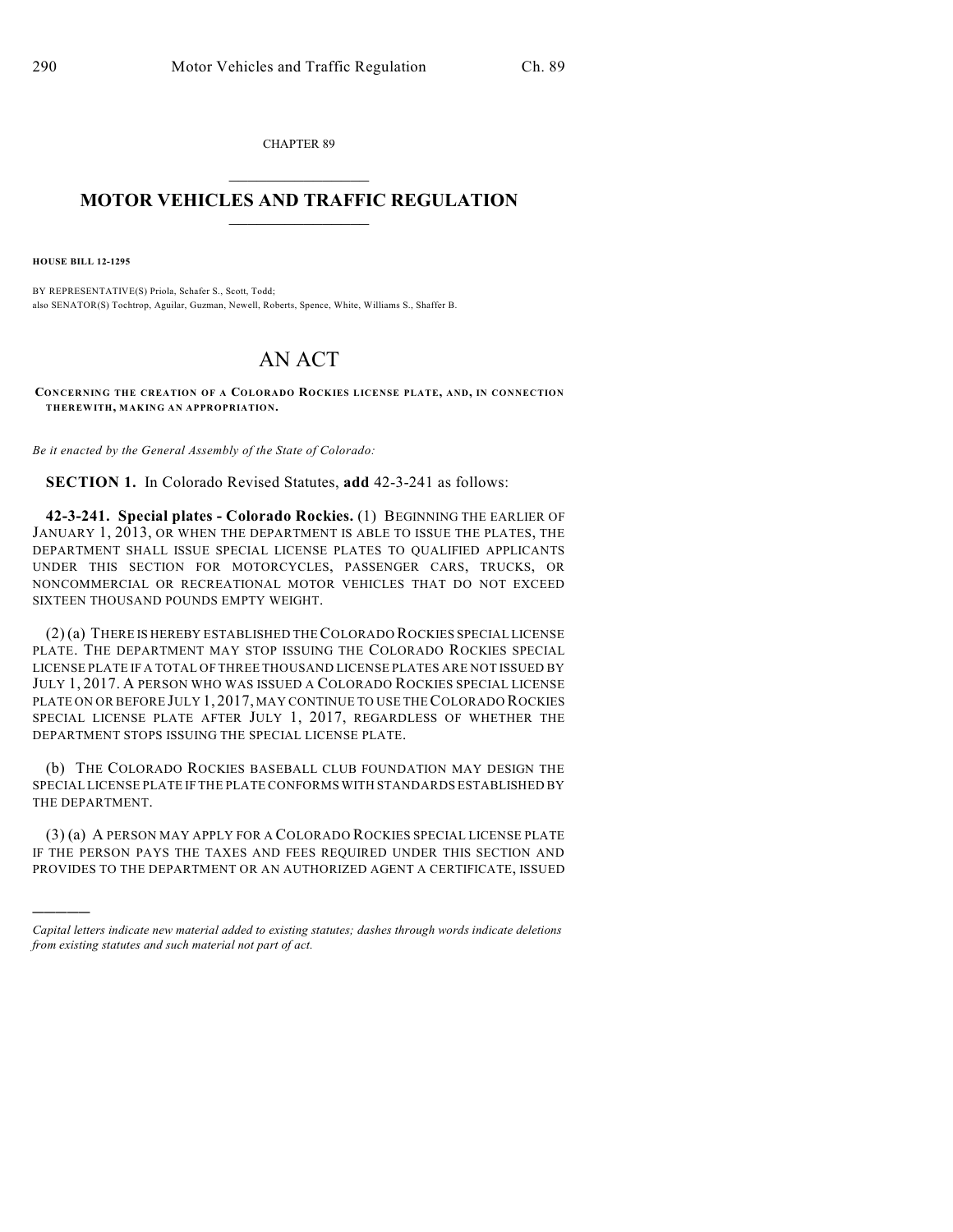BY THE COLORADO ROCKIES BASEBALL CLUB FOUNDATION, OR ITS SUCCESSOR ORGANIZATION, CONFIRMING THAT THE APPLICANT HAS DONATED FIFTY-TWO DOLLARS AND EIGHTY CENTS TO THE FOUNDATION.

(b) THE COLORADO ROCKIES BASEBALL CLUB FOUNDATION, OR ITS SUCCESSOR ORGANIZATION, SHALL FILE WITH THE DEPARTMENT AN ANNUAL STATEMENT VERIFYING THAT IT IS A NONPROFIT ORGANIZATION.

(4) THE AMOUNT OF THE TAXES AND FEES FOR SPECIAL LICENSE PLATES UNDER THIS SECTION ARE THE SAME AS THE AMOUNT OF THE TAXES AND FEES FOR REGULAR MOTOR VEHICLE LICENSE PLATES; EXCEPT THAT THE DEPARTMENT SHALL COLLECT A ONE-TIME FEE OF TWENTY-FIVE DOLLARS FOR ISSUANCE OR REPLACEMENT OF THE LICENSE PLATE.THE DEPARTMENT SHALL TRANSMIT THE ADDITIONAL ONE-TIME FEE TO THE STATE TREASURER, WHO SHALL CREDIT THE FEE TO THE HIGHWAY USERS TAX FUND CREATED IN SECTION 43-4-201, C.R.S.

(5) AN APPLICANT MAY APPLY FOR PERSONALIZED COLORADO ROCKIES SPECIAL LICENSE PLATES. UPON PAYMENT OF THE ADDITIONAL FEE REQUIRED BY SECTION 42-3-211 (6) (a) FOR PERSONALIZED LICENSE PLATES, THE DEPARTMENT MAY ISSUE THE PLATES IF THE APPLICANT COMPLIES WITH SECTION 42-3-211. IF AN APPLICANT HAS EXISTING PERSONALIZED LICENSE PLATES FOR A MOTOR VEHICLE, THE APPLICANT MAY TRANSFER THE COMBINATION OF LETTERS OR NUMBERS TO A NEW SET OF COLORADO ROCKIES SPECIAL LICENSE PLATES FOR THE VEHICLE UPON PAYING THE FEE REQUIRED BY SECTION 42-3-211 (6) (a) AND UPON TURNING IN THE EXISTING PLATES TO THE DEPARTMENT. A PERSON WHO HAS OBTAINED PERSONALIZED COLORADO ROCKIES LICENSE PLATES UNDER THIS SUBSECTION (5) SHALL PAY THE ANNUAL FEE IMPOSED BY SECTION 42-3-211 (6) (b) FOR RENEWAL OF THE PERSONALIZED PLATES. THE FEES UNDER THIS SUBSECTION (5) ARE IN ADDITION TO ALL OTHER APPLICABLE TAXES AND FEES.

**SECTION 2.** In Colorado Revised Statutes, **amend** 42-3-312 as follows:

**42-3-312. Special license plate surcharge.** In addition to any other fee imposed by this article, an applicant for a special license plate created by rule in accordance with section 42-3-207, as such section existed when the plate was created, or license plates issued pursuant to sections 42-3-211 to 42-3-218, sections 42-3-221 to 42-3-234, and sections 42-3-237 to  $42-3-240$  42-3-241 shall pay an issuance fee of twenty-five dollars; except that the fee is not imposed on special license plates exempted from additional fees for the issuance of a military special license plate by section 42-3-213 (1) (b) (II). The department shall transfer the fee to the state treasurer, who shall credit it to the licensing services cash fund created in section 42-2-114.5.

**SECTION 3. Appropriation.** (1) In addition to any other appropriation, there is hereby appropriated, out of any moneys in the Colorado state titling and registration account of the highway users tax fund created in section 42-1-211 (2), Colorado Revised Statutes, not otherwise appropriated, to the department of revenue, for the fiscal year beginning July 1, 2012, the sum of \$2,960, or so much thereof as may be necessary, to be allocated to the information technology division for the purchase of computer center services.